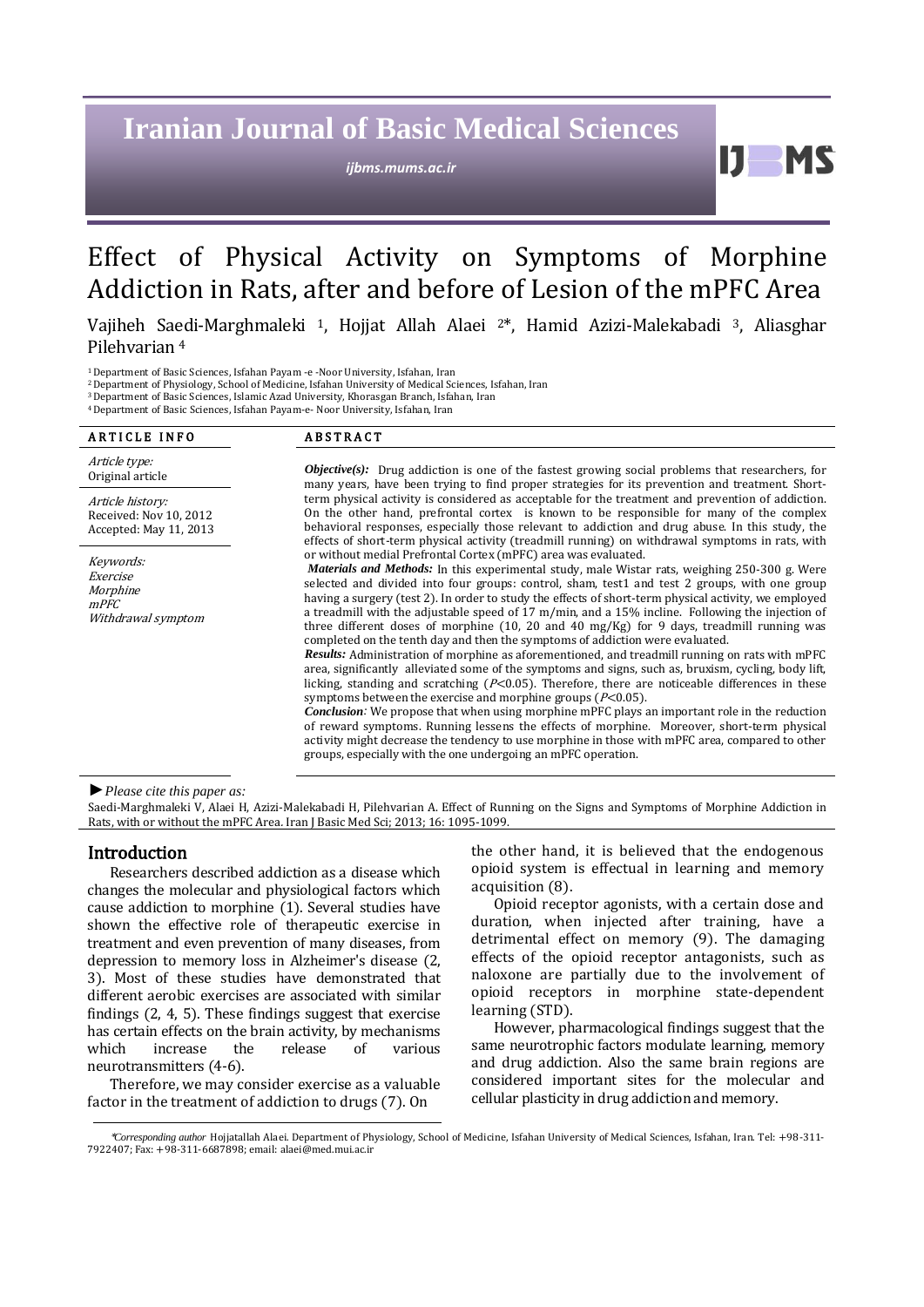Complex circuits involving the hippocampus, cerebral cortex, ventral and dorsal striatum, and amygdala are implicated in both addiction and memory (1). Human and animal studies have suggested that exercise also has beneficial effects on brain functions, including the promotion of plasticity, the enhancement of learning and memory and the prevention of addiction. Dopamine is one of the neurotransmitters that has an important role in the improvement of memory and development of addiction. A dopaminergic pathway, extending from the brain stem to the forebrain, is involved in the reward/reinforcement system (10). Both exercise and drug addiction change the level of some neurotransmitters, such as norepinephrine and glutamate which reduce in the bed nucleus in chronic morphine-treated rats (11). Addiction to some drugs such as cocaine and amphetamine, act directly on the dopaminergic system. While, heroin and alcohol indirectly influence the dopaminergic neurons, which seem to be the mediators of addiction to cocaine (12).

Recent experimental and clinical findings suggest that physicians can use exercise to treat patients with addiction disorders, since the prolonged rhythmic exercise may activate the central opioid systems. It could be an important step toward the development of new treatment modalities for addiction, and leading us toward an association of exercise with addiction, learning and memory (13).

Prefrontal cortex has strong interactions with the thalamus, hippocampus, cerebral cortex and amygdale, along with many complex behavioral responses, such as the reward-oriented behavior, which is observed in those involved in drug abuse and addiction. On this account, prefrontal cortex, according to the receiving nerves, is divided into three parts including: medulla prefrontal cortex or mPFC, lateral prefrontal cortex (lPFC) and a middle area. Based on what was mentioned above, mPFC is implicated in addiction to morphine.

Considering the anatomical and functional relationship between mPFC area and the withdrawal symptoms of addiction, in this study we investigated the effects of short-term physical activity on withdrawal symptoms, after the administration of morphine in male rats, either having or lacking mPFC area.

## Materials and Methods Experimental animals

This experimental study was performed on 40 male Wistar rats, weighing approximately 250-300 g. The male rats were selected to avoid the probable effects of estrous cycle on test results. The Ethical Committee for Animal Experiments in Isfahan University of Medical Sciences approved the study protocol and all experiments were conducted in accordance with the international principles for biomedical research involving animals, revised in 1985.

The rats were housed in 4-5 groups in cages, and they were kept under controlled conditions (temperature 20-24°C, relative humidity 40 to 70 % and light/darkness cycle 12/12 hr (lights on at 8:00 a.m.). Food and water were available *ad libitum*. The measurements were constantly made during the first half of the light cycle. Rats were pre-tested to determine their treadmill-running willingness and those which refused to run, were excluded before the experiments started.

Rats were divided into four groups as follows:

1) Control group (exercise and saline group) which received intra-peritoneal (IP) 0.2 ml saline (9% NaCl) and participated in treadmill exercise sessions (1 hr at the speed of 17 m/min and with an incline of 15%) for 10 days.

2) Sham group (exercise, morphine and surgery group), which initially underwent a stereotaxic operation. And then received intra-peritoneal morphine as follows: first 3 days 10 mg/kg, next 3 days 20 mg/kg, and during the last 3 days 40 mg/kg. Meanwhile, after doing the exercise, the rats received a dose of morphine every day. (See control group).On the tenth day, the symptoms of addiction were evaluated.

3) Test-one group (morphine group), which received intra-peritoneal morphine as follows: first 3 days 10 mg/kg, next 3 days 20 mg/kg and during the last 3 days, 40 mg/kg. On the tenth day, the symptoms of addiction were evaluated.

4) Test-two group (exercise and morphine group), in which each morphine dose (see group 3) was preceded by exercise (see group 1). On the tenth day, the symptoms of addiction were evaluated.

## Behavioral apparatus and method

#### Exercise

In order to investigate the effects of short-term physical exercise, we tested running on a treadmill with a rectangular metal frame and  $24 \times 43 \times 245$ cm dimensions. Each rat ran at certain times of day. In fact, this method provides the opportunity to remove the sick or lazy rats from the groups. To minimize the stress, rats were familiarized with the treadmill running as described above. All these animals tolerated the speed (17 m/min), the incline (15 %) and the duration of exercise, and successfully completed the training program.

#### Stereotaxic surgery

To perform surgery, each rat was initially anaesthetized with intraperitoneal chlorohydrate (0.5 mg/100 ml) and the animal's head was fixed in a stereotaxic apparatus [Manufacturing Co. Steoling USA]. After cleaning the target point on the surface of the skull and determining the Bregma and Lambda areas using an atlas (Paxinos Atlas) (14) as the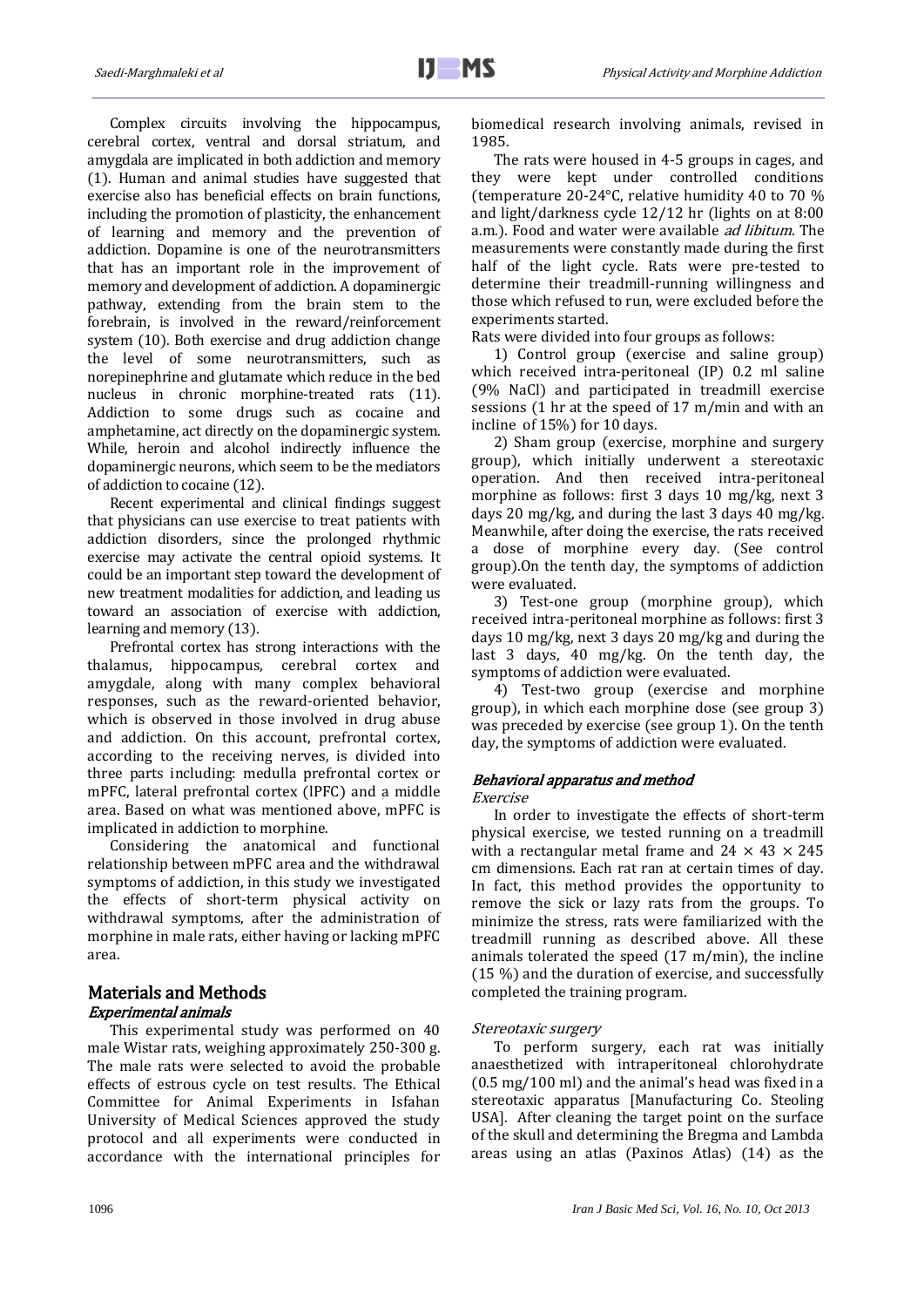

coordinate reference of the mPFC area ( $AP = 3.2$ , DV  $= 2.5$  and  $L = 0.6$ ), the mPFC nucleus was destroyed. Finally, the rats were transferred to separate cages under full care. After three days they were used for proceeding with the project.

#### Withdrawal syndrome signs

The withdrawal syndrome was precipitated with an intra-peritoneal injection of 2.0 mg/kg naloxone HCl, dissolved in saline. We recorded the withdrawal signs within 30 min after the injection of naloxone on the previous day. Abstinence signs were advanced by naloxone in three experimental groups, mainly including: cycling, standing, scratching, licking, body lift, scratching and bruxism.

#### Data analysis

Data analyses were carried out by means of ANOVA, with group as the independent variable, and performance in each session, as the dependent variable. Mixed ANOVA analyses were performed with their corresponding contrast analyses. All the data were expressed as mean $\pm$ SEM ( $P < 0.05$ ). The data of different groups were compared using ANOVA test with Turkey's post-hoc.

## Results

The survey results demonstrated that exercise has a detrimental effect on tendency to use morphine. The rats' exposure to morphine and exercise had particularly affected their memory and learning. Significant differences were observed between control and test-one groups that only received morphine.

Although, exercise was effective on withdrawal symptoms and reduced the signs, according to the statistical analysis, damage to mPFC area, which causes this reduction, did not show a significant difference ( $P > 0.05$ ) (Figure 1).



Figure 1. Comparison of withdrawal symptoms in test 1 with the sham group (\*significant difference with test 1; the results are shown as mean  $\pm$  SEM,) demonstrates that no significant difference is present among the groups ( $P$ > 0.05)

On the other hand, comparison between the sham and test-two groups, which were treated with morphine and exercise for ten days, indicated certain differences ( $P<0.05$ ). This means, the rats, treated with morphine and exercise, were able to relieve the withdrawal symptoms better than the sham group, which after having sterotaxic surgery were treated with morphine and exercise. Therefore, mPFC area and exercise had a certain effect on weakening the tendency to use morphine (Figure 2). Hence, mPFC area has a significant effect on learning, memory and addiction to opioid drugs.







Figure 3. Comparison of the effects of withdrawal symptoms in the exercise group, having morphine and surgery, with the morphine group. This chart shows the reduction of tendency to use morphine in rats which were treated with surgery, morphine and exercise compared with the morphine group (\* Significant differences with test groups). [Results are shown as mean  $\pm$  SEM and (P <0.05)]. A significant difference is present among the groups.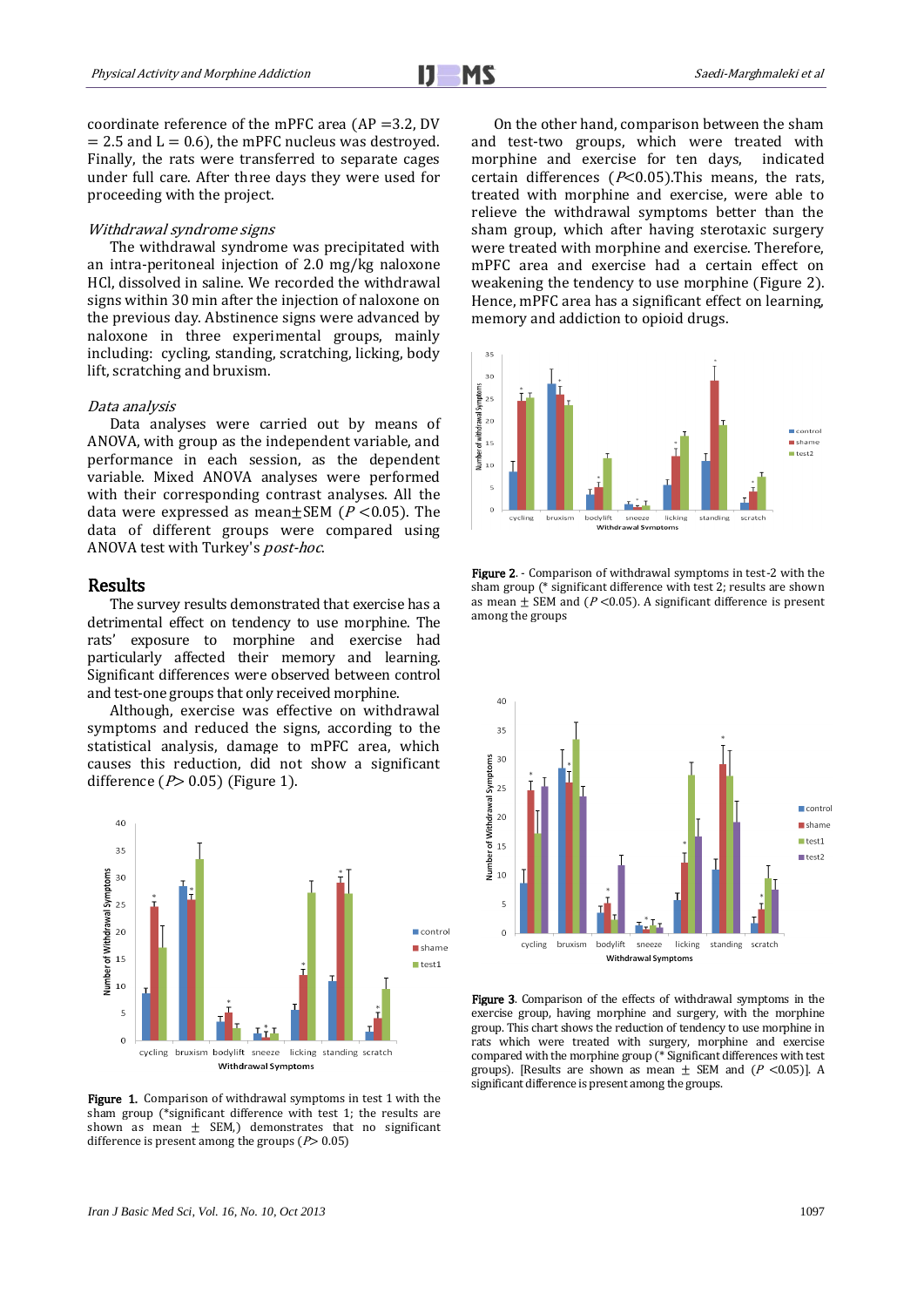## **Discussion**

The maintenance of brain health and plasticity is an important public health ambition. It is understood that physical exercise can help people remain healthier (15).

Our findings emphasize the role of physical activity, and probably mPFC area activities, in the promotion of learning and memory functions. The studies in this paper indicated that exercise decreases the tendency to use morphine and treats the rats receiving morphine. Moreover, they revealed that exercise has a major effect on learning and memory, and this issue was particularly demonstrated in the comparison with the sham group (7, 16, 17).

According to these results and other studies, the main cause of the positive interaction of morphine with exercise and neural mechanisms is the similarity between the roles of various responsible brain areas, while mPFC area was not yet clarified (22-24).

Previous studies have shown the release of endogenous opioids following exercise (25) and that these endorphins increase the feeling of pleasure during workouts (26). Moreover, the evidence has proven that exercise has encouraged the affected rats, and this perhaps was mediated by the opioid system (27).

 Literature review suggests that the levels of endogenous opioids are increased by exercise. One study has demonstrated that addiction can be considered an endorphin deficiency disorder (28). Possibly, one reason for the weakening tendency to use morphine after exercise, as shown in the present study, is the activation of the endogenous opioid system. In addition, exercise influences the central dopaminergic and glutamatergic systems (5). The importance of dopaminergic system in morphine dependency and in response to reward/reinforcement system, is in the relevance of physical activity and drug abuse, as determined by several studies (29, 30).

In another experiment, it has been reported that exercise changes the level of dopamine in the brain (3) and its metabolism increases in certain regions of the brain during workouts (3). Furthermore, as shown in this study, it seems that exercise interferes with dopamenargenic system and changes the level of dopamine in different parts of the brain, especially in mPFC area. Subsequently, many efforts have been made to determine the role of mPFC area in cognitive performances (28).

MPFC area is composed of four main sections: The dorsal side to the abdomen part, the middle granular region, the superior belt region, pre-limbic cortex and inferior cortex. There are many different kinds of neurons in mPFC area such as glutamate inhibitory cells, cholinergic efferent, medial cholinergic and GABAergic neurons. The efferent glutamatergic neurons from mPFC area enter VTA and Accumbens areas. Anatomical correlation between mPFC nucleus and accumbens and ventral tegmental area (VTA) shows that mPFC area has a strong role in this system. Therefore, activities of the mesolimbic system have important effects on reward responding (10). Destruction or inactivation of mPFC area decreases the reward responding with other mechanisms. As a result, exercise has certain effects on releasing the endorphins and activating the neurotransmitter pathways such as, serotonergic and glutamatergic systems (20, 29-31).

Shortly, the effect of short-term physical activity on withdrawal symptoms, with or without mPFC nucleus, in morphine-dependent rats was investigated.

### Conclusion

As shown in the present study, it is likely that short-term exercise, by activating the opioid system and with the activity of mPFC area, increases learning and memory in the addicted rats. Additionally, it decreases these animals' tendency to use morphine.

Therefore, what remains to test is the effect of medium- and long-term exercise on the endorphin release and on other neurotransmitters in the brain.

#### Acknowledgment

We thank the Department of Physiology, Esfahan University of Medical Sciences for supporting the current study. We also would like to thank Dr M Radahmadi and Mrs Eshraghi for their helpful comments and intellectual supports.

#### **References**

1. Nestle EJ. Neurobiology Learn. Common molecular and cellular substrates of addiction and memory. Neurobiol Learn Mem 2002; 78:637-647.

2. Kimmie Mc, Marnie Walk away from depression. 2005. The West Australian (perth), online.

3. Meeusen R,Piacentini De Meirleir K. Brain microdialysis in exercise research. Sports Med 2001; 31:965-983

4. Azizi Malekabadi H, Alaei H, Oryan S.The effect of exercise (treadmill running) on glutamate concentration variation of hippocampal dentate gyrus in the intact and morphine dependent male rats. Iran J Basic Med Sci 2007; 32:250-259.

5. Bequet F, Gomez- Merino D, Bertheiot M, Guezennec CY. Exercise-induced changes in brain glucose supplementation and serotonin revealed by microdialysis in rat hippocampus. Acta Physiol Scand 2001; 173:223-230.

6. Meeusen R, Piacentini MF, Van Den ES, Magnus L, De MK. Exercise performance is not influenced by a 5-HT reuptake inhibitor. Int J Sports Med 2001; 22:329-336.

7. Azizi Malekabadi H, Alaei H,Hsseini M.The effect of short-term physical activity(treadmill running) on spatial learning and memory in the intact and